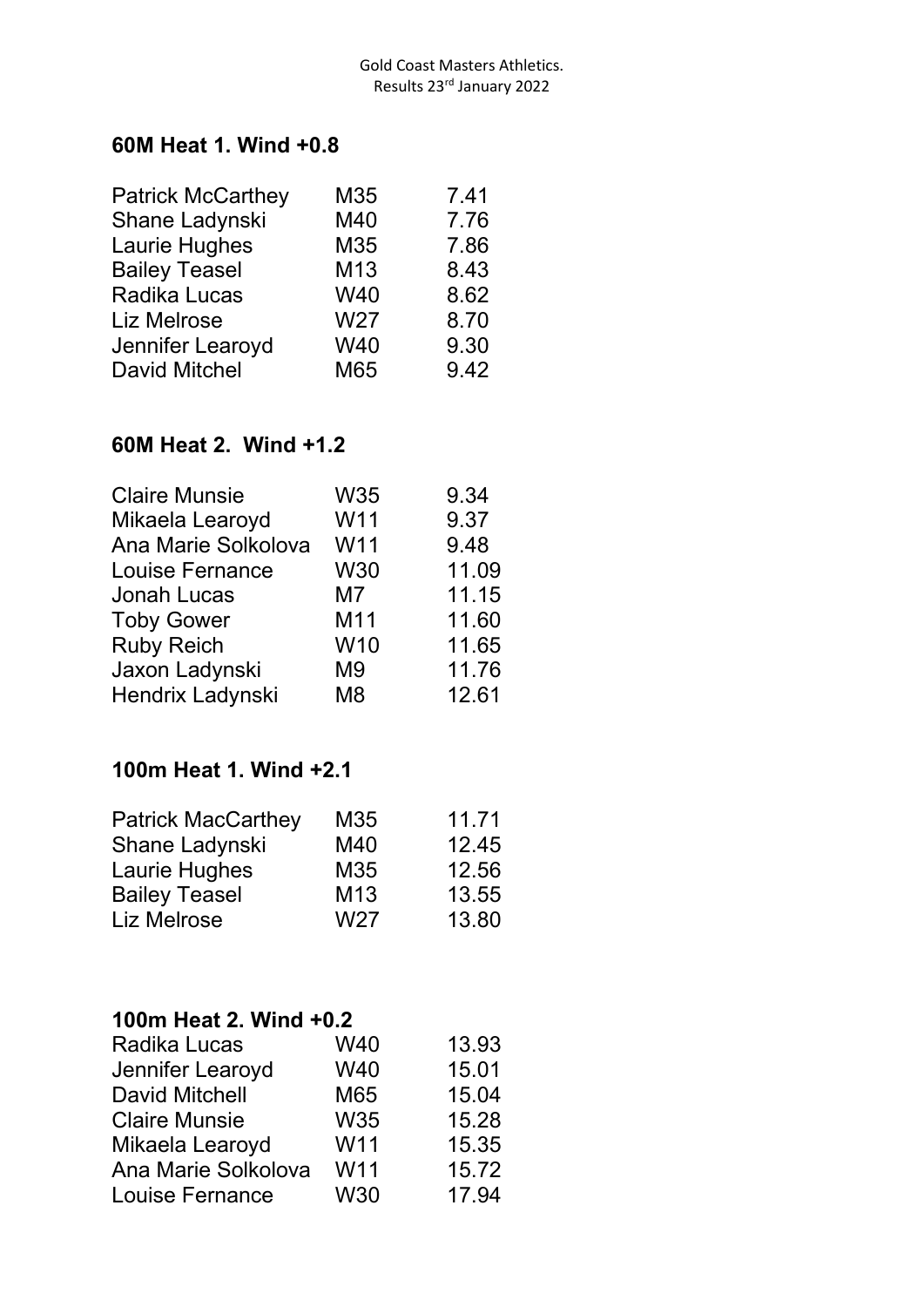#### **100m Heat 3. Wind +1.2**

| W <sub>12</sub> | 16.92      |
|-----------------|------------|
| M7              | 18.33      |
| W <sub>10</sub> | 19.17      |
| M11             | 19.22      |
| M <sub>9</sub>  | 19.47      |
| M <sub>8</sub>  | <b>DNS</b> |
|                 |            |

### **300M Heat 1.**

| <b>Gary Parkinson</b>  | M <sub>50</sub> | 39.58 |
|------------------------|-----------------|-------|
| <b>Graham Scully</b>   | M45             | 40.18 |
| Josh Thompson          | M35             | 43.71 |
| <b>Telena Williams</b> | W15             | 44.12 |
| Liz Melrose            | W27             | 46.57 |
| <b>Peter Link</b>      | M <sub>50</sub> | 46.68 |

## **300M Heat 2.**

| Jennifer Learoyd        | W40             | 50.23 |
|-------------------------|-----------------|-------|
| <b>Radika Lucas</b>     | W40             | 48.05 |
| <b>Claire Munsie</b>    | <b>W35</b>      | 54.75 |
| Wyana Pietramale Sewell | W <sub>15</sub> | 49.93 |
| <b>Phoebe Link</b>      | W <sub>14</sub> | 47.74 |
| <b>David Mitchell</b>   | M65             | 50.98 |

## **300M Heat 3.**

| W <sub>50</sub> | 53.43 |
|-----------------|-------|
| W <sub>11</sub> | 54.54 |
| M7              | 66.55 |
| W <sub>10</sub> | 74.31 |
| M <sub>11</sub> | 76.85 |
|                 |       |